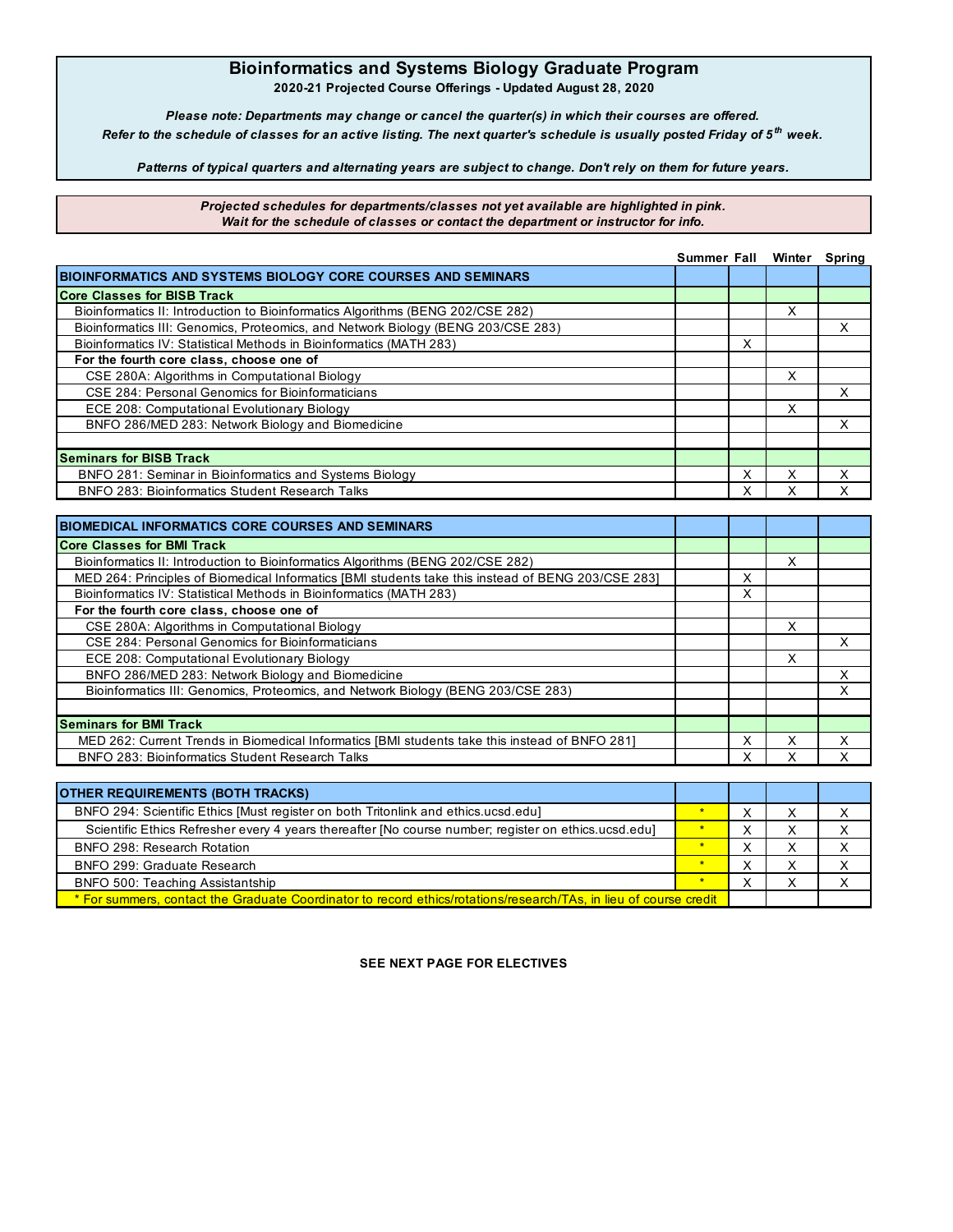|                                                                                                      | Summer Fall |   |   | Winter Spring |
|------------------------------------------------------------------------------------------------------|-------------|---|---|---------------|
| <b>BIOLOGY ELECTIVES</b>                                                                             |             |   |   |               |
| <b>Elective BIO-1: Biochemistry</b>                                                                  |             |   |   |               |
| BENG 230A: Biochemistry                                                                              |             |   |   |               |
| CHEM 209: Macromolecular Recognition [Usually annual, but not listed for 2020-21]                    |             |   |   |               |
| CHEM 213A: Structure of Biomolecules and Biomolecular Assemblies                                     |             |   | X |               |
| CHEM 213B: Biophysical Chemistry of Macromolecules                                                   |             |   |   | x             |
| CHEM 216: Chemical Biology                                                                           |             |   | X |               |
|                                                                                                      |             |   |   |               |
| <b>IElective BIO-2: Molecular Genetics</b>                                                           |             |   |   |               |
| BICD 100: Genetics                                                                                   | SU1.2       |   | X | x             |
| BGGN 206A: Concepts of Reasoning and Experimentation (CORE) I                                        |             |   |   |               |
| BGGN 220: Graduate Molecular Biology (6 units) [Possible replacement for BGGN 220DEF in the future]] |             |   |   |               |
| BGGN 223: Graduate Genetics (4 units)                                                                |             |   |   | X.            |
|                                                                                                      |             |   |   |               |
| Elective BIO-3: Cell Biology                                                                         |             |   |   |               |
| BICD 110: Cell Biology                                                                               | SU1,2       | x | X | х             |
| BICD 130: Embryos, Genes, and Development [Still on the books, possibly discontinued]                |             |   |   |               |
| BGGN 222: Graduate Cell Biology [Still on the books, possibly discontinued]                          |             |   |   |               |
| CHEM 221 / BGGN 230: Signal Transduction [Still on the books, possibly discontinued]                 |             |   |   |               |
|                                                                                                      |             |   |   |               |
|                                                                                                      |             |   |   |               |

| <b>COMPUTER SCIENCE/MATH/STATISTICS ELECTIVES</b>                                                                       |                 |             |   |   |
|-------------------------------------------------------------------------------------------------------------------------|-----------------|-------------|---|---|
| <b>Elective CS-1: Algorithms</b>                                                                                        |                 |             |   |   |
| CSE 101: Design and Analysis of Algorithms                                                                              | SU <sub>2</sub> | X           | X | X |
| CSE 200: Computability and Complexity                                                                                   |                 | X           |   |   |
| CSE 202: Algorithm Design and Analysis                                                                                  |                 | X           | X |   |
| CSE 280A: Algorithms in Computational Biology [Also a core option; may not be used as both core and elective]           |                 |             | X |   |
| Bioinformatics III: Genomics, Proteomics, and Network Biology (BENG 203/CSE 283) [Core for BISB, Elective CS-1 for BMI] |                 |             |   | X |
| MATH 261A: Probabilistic Combinatorics and Algorithms [Offered odd years in fall]                                       |                 | <b>FA21</b> |   |   |
|                                                                                                                         |                 |             |   |   |
| <b>Elective CS-2: Machine Learning and Data Mining</b>                                                                  |                 |             |   |   |
| CSE 250A: Principles of Artificial Intelligence: Probabilistic Reasoning and Learning                                   |                 | X           |   |   |
| CSE 250B: Principles of Artificial Intelligence: Learning Algorithms                                                    |                 |             | X |   |
| CSE 253: Neural Networks for Pattern Recognition                                                                        |                 |             | X |   |
| CSE 255: Data Mining and Predictive Analytics                                                                           |                 |             |   | X |
| CSE 258: Recommender Systems and Web Mining                                                                             |                 | X           |   |   |
| ECE 208: Computational Evolutionary Biology [Also a core option; may not be used as both core and elective]             |                 |             | X |   |
|                                                                                                                         |                 |             |   |   |
| <b>Elective CS-3: Mathematics and Statistics</b>                                                                        |                 |             |   |   |
| MATH 274: Numerical Methods for Physical Modeling                                                                       |                 | X           |   |   |
| MATH 280A: Probability Theory                                                                                           |                 | X           |   |   |
| <b>MATH 281A: Mathematical Statistics</b>                                                                               |                 | X           |   |   |
| <b>MATH 281B: Mathematical Statistics</b>                                                                               |                 |             | X |   |
| MATH 284: Survival Analysis [Usually spring, but not listed for 2020-21]                                                |                 |             |   |   |
| PHYS 210A: Equilibrium Statistical Mechanics (5 units)                                                                  |                 |             |   | X |
| PHYS 210B: Nonequilibrium Statistical Mechanics                                                                         |                 | X           |   |   |

| <b>ISYSTEMS BIOLOGY ELECTIVES</b>                                                                                 |  |  |   |  |
|-------------------------------------------------------------------------------------------------------------------|--|--|---|--|
| <b>Elective SB-1: Biological Systems</b>                                                                          |  |  |   |  |
| BENG 211: Systems Biology and Bioengineering I: Biological Components                                             |  |  |   |  |
| BENG 212: Systems Biology and Bioengineering II: Large-Scale Data Analysis                                        |  |  | х |  |
| BENG 227: Transport Phenomena in Living Systems                                                                   |  |  |   |  |
| BNFO 286/MED 283: Network Biology and Biomedicine [Also a core option; may not be used as both core and elective] |  |  |   |  |
|                                                                                                                   |  |  |   |  |
| <b>Elective SB-2: Kinetic Modeling</b>                                                                            |  |  |   |  |
| BENG 125: Modeling and Computation in Bioengineering                                                              |  |  |   |  |
| BNFO 284: Nonlinear Dynamics in Quantitative Biology [Not offered this year. Instructor may replace it            |  |  |   |  |
| with a new course in the future, date not yet known.]                                                             |  |  |   |  |
| PHYS 276: Quantitative Molecular Biology                                                                          |  |  | х |  |
| CHEM 220: Regulatory Circuits in Cells                                                                            |  |  |   |  |